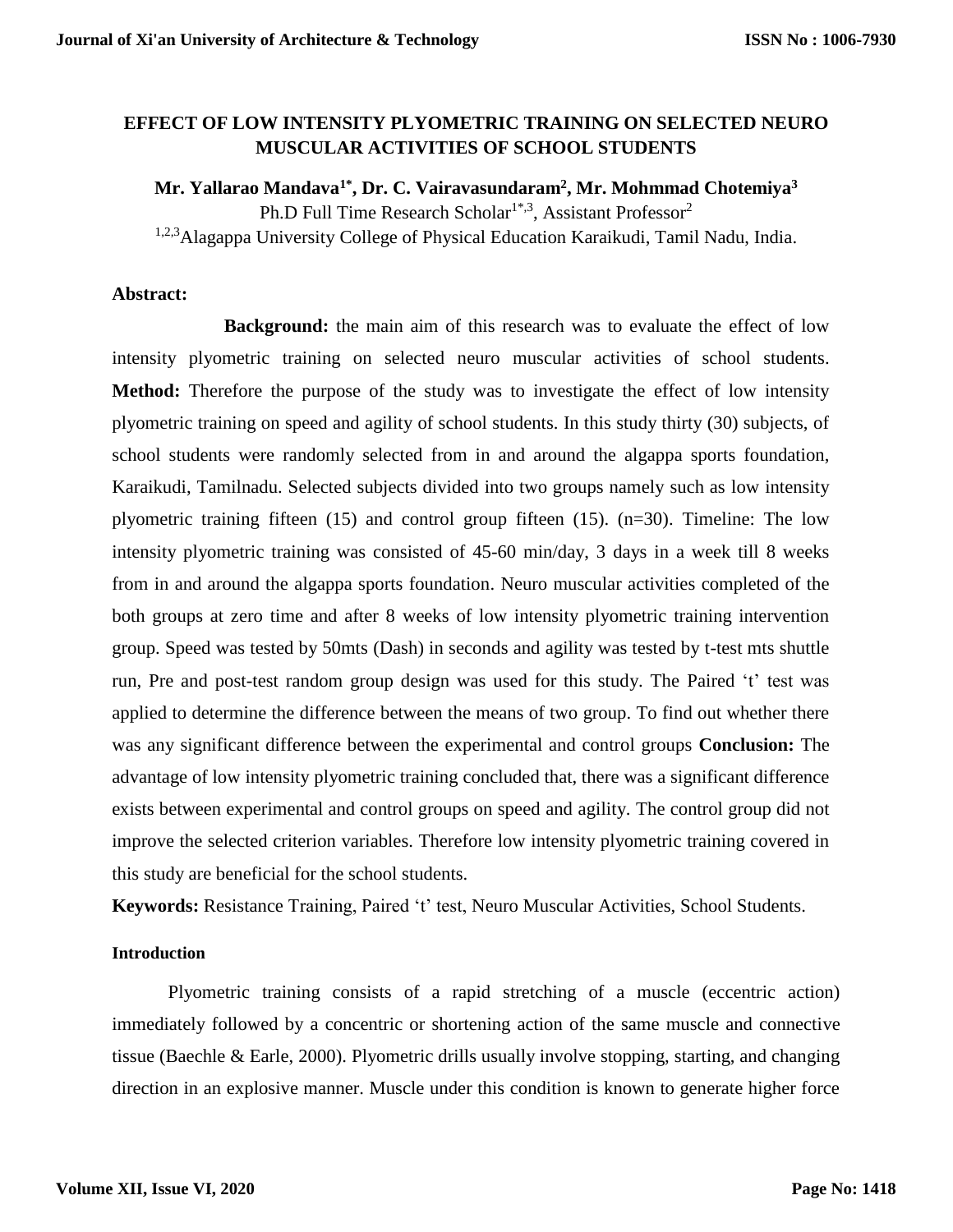and deliver greater energy than without a pre stretch. The main purpose of giving plyometric training is to increase the excitability of the nervous system for improved reactive ability of the neuromuscular system which is helpful in sports.

Plyometric exercises vary in both complexity and intensity. It should be taught and progressed accordingly. Plyometric exercises are classified into four types, viz, low intensity, medium intensity, high intensity and shock exercises. High intensity plyometric is a vigorous, time taking, exhaustive training regime with a very rapid amortization phase in comparison to low intensity plyometric which is gentle and has a longer amortization phase. Low intensity exercises can produce the same effect being less exhaustive for the players and requiring less recovery time. Although plyometric training has been shown to increase performance variables like vertical jump and knee extensor strength and finally individual performance, but no scientific information is available to determine the effect of high intensity and low intensity plyometric on individual performance.

Therefore the aim of this research to determine the effect of low intensity plyometric training on selected neuro muscular activities of school students.

#### **Methodology:**

The purpose of the study was to find out the effect of low intensity plyometric training on selected neuro muscular activities of school students. To achieve the purpose of the study, thirty school students were selected from the algappa sports foundation. The subjects were randomly assigned in to two equal groups namely, Low intensity plyometric training group (LIPTG) and Control group  $(CG)$  consist of  $(n=15)$ . The respective training was given to the experimental group the 3 days per weeks (alternate days) for the training period of 8 weeks. Design: The neuro muscular activities such as agility and speed were selected as dependent variables. Speed was tested by 50mts (Dash) in seconds and agility was tested by t-test mts shuttle run, Pre and posttest random group design was used for this study. After 8 weeks of low intensity plyometric training intervention group.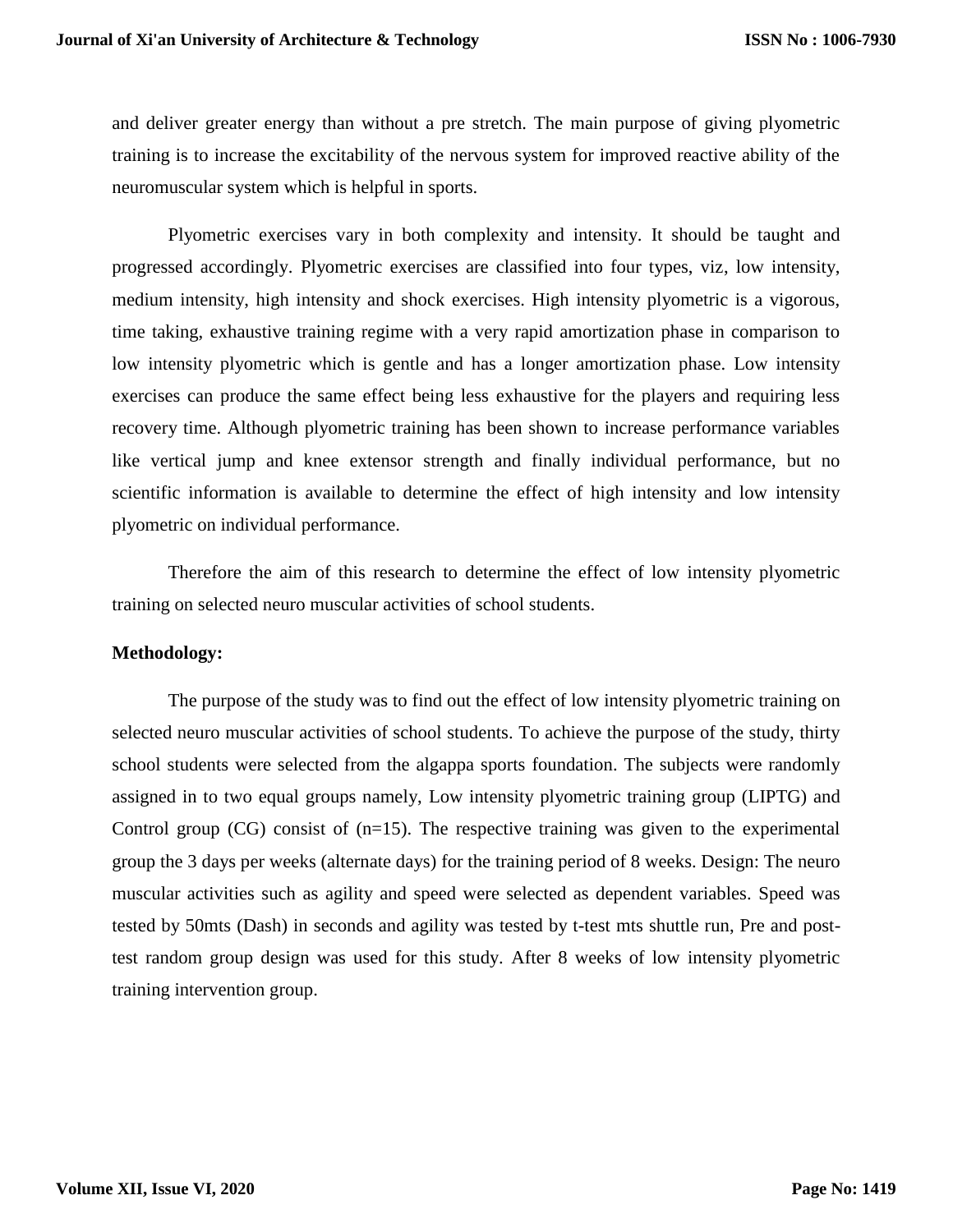## **Statistical Analysis:**

The collected data before and after training period of 8 weeks on the above said variables due to the influence of low intensity plyometric training was statistically analyzed with paired 't' test to find out the significant improvement between pre and post-test. In all cases the criterion for statistical significance was set at  $0.05$  level of confidence. (P<0.05)

## **Table I**

| Group                 | <b>Variables</b> |      | <b>Mean</b> | N  | Std.<br><b>Deviation</b> | Std.<br><b>Error</b><br><b>Mean</b> | t ratio  |
|-----------------------|------------------|------|-------------|----|--------------------------|-------------------------------------|----------|
|                       | Speed,           | Pre  | 7.82        | 15 | 0.50                     | 0.00                                | $13.03*$ |
|                       |                  | Post | 7.76        | 15 | 0.51                     |                                     |          |
|                       |                  | Pre  | 8.96        | 15 | 0.99                     |                                     |          |
| Experimental<br>Group | Agility,         | Post | 8.63        | 15 | 1.06                     | 0.071                               | $4.54*$  |
|                       |                  | Post | 7.77        | 15 | 0.48                     | 0.47                                | 1.68     |
|                       | Speed,           | Pre  | 7.85        | 15 | 0.45                     |                                     |          |
| Control group         | Agility,         | Post | 8.90        | 15 | 0.96                     |                                     |          |
|                       |                  | Pre  | 8.90        | 15 | 0.97                     | 0.003                               | 1.33     |

# **Computation of 't' Ratio on Selected Neuro Muscular Activities of School Students on Low Intensity Plyometric Training Group**

\*Significant level 0.05 level degree of freedom (2.14, 1 and 14)

Table I reveals the computation of mean, standard deviation and 't' ratio on selected bio motor fitness parameters namely speed and agility experimental group. The obtained 't' ratio speed and agility were 13.03, and 4.54 respectively. The required table value was 2.14 for the degrees of freedom 1and 14 at the 0.05 level of significance. Since the obtained 't' values were greater than the table value it was found to be statistically significant. Further the computation of mean, standard deviation and 't' ratio on selected neuro muscular activities namely Speed and Agility control group. The obtained 't' ratio on Speed and Agility were 1.68, and 1.33 respectively. The required table value was 2.14 for the degrees of freedom 1 and 14 at the 0.05 level of significance. Since the obtained 't' values were lesser than the table value it was found to be statistically not significant.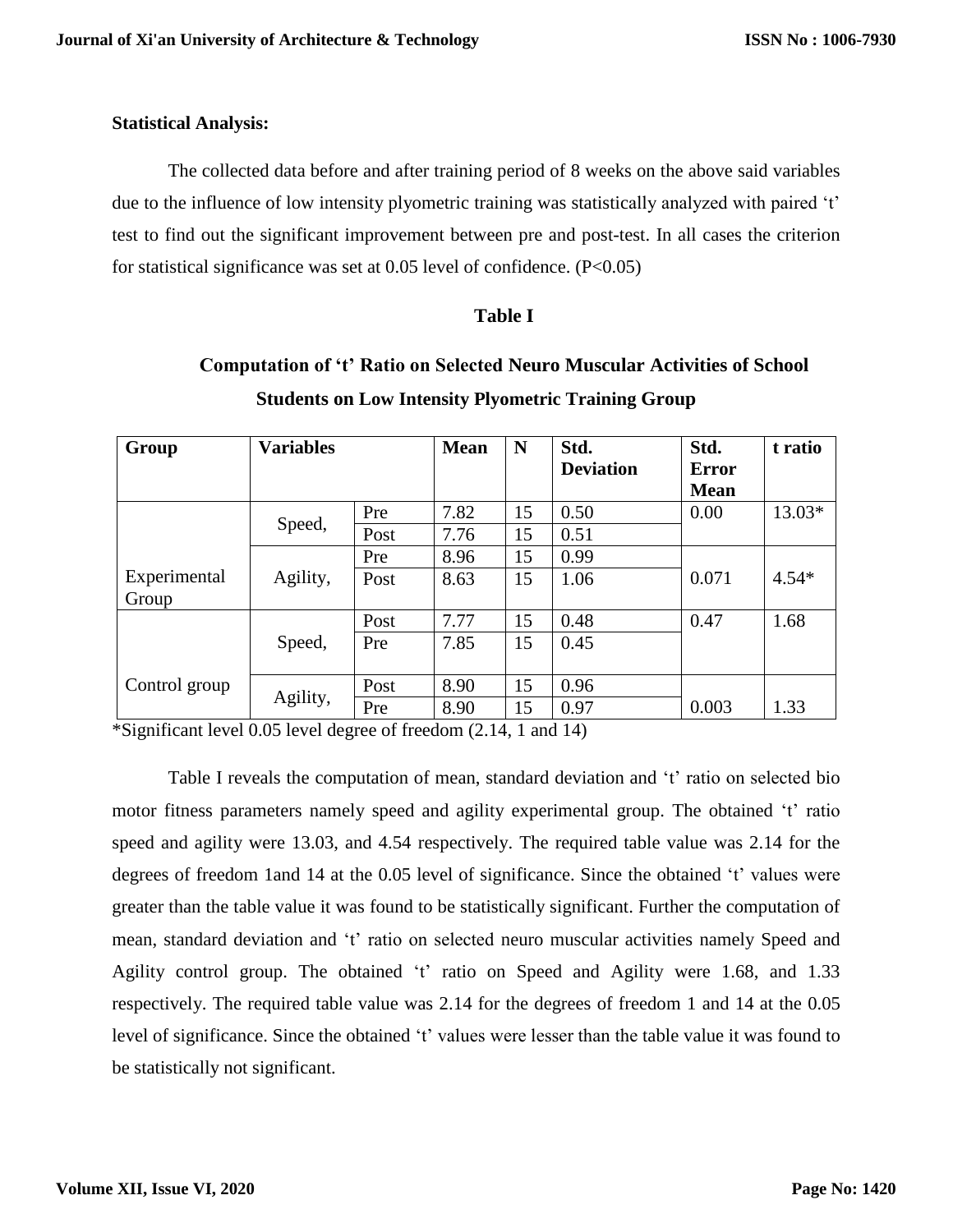### **Discussion on Findings**

The present study experiment the effect of low intensity plyometric training on neuro muscular activities of school students. The result of the study indicated that the low intensity plyometric training improved the neuro muscular activities such as speed and agility.

The findings of the present study had similarity with the findings of the investigations referred in this study. However, there was a significantly changes of subjects in the present study the speed and agility was significantly improved of subject in the group may be due to the in low intensity plyometric training. K.Devaraju et al., (2014) reported that twelve impact of low intensity plyometric training, the group improved significantly on all functional fitness components. Vairavasundaram et al., (2014) showed that significant improvement in all the selected physical variables namely agility, explosive power, muscular strength endurance and flexibility among handball players. Collectively, it appears that, from a theoretical standpoint, the inclusion of cluster set configurations has the potential to alter the training stimulus and ultimately magnify the adaptive response.

#### **Conclusion:**

There was a significant improvement takes place on selected neuro muscular activities due to the effect of eight weeks low intensity plyometric training. There was a significant difference exists between experimental and control groups on selected neuro muscular activities such as speed and agility. Therefore low intensity plyometric training included in this study are helpful for the school students.

## **Reference:**

- 1. Matavulj, D., Kukkolj, M., Ugarkovic, D., Tihanyi, J., Jaric, S. 2001. Effects of plyometric training on jumping performance in junior basketball players. J. Sports Med. Phys. Fitness,41(2): 159-164.
- 2. Witzke KA, Snow CM. Effects of polymetric jump training on bone mass in adolescent girls. Medicine and science in sports and exercise. 2000 Jun 1;32(6):1051
- 3. Kumaravelu P and K.Govindasamy. Comparison of selected motor ability variables among football players of different positional play. International Journal of Physical Education, Sports and Health. 2018; 5(1): 101-107.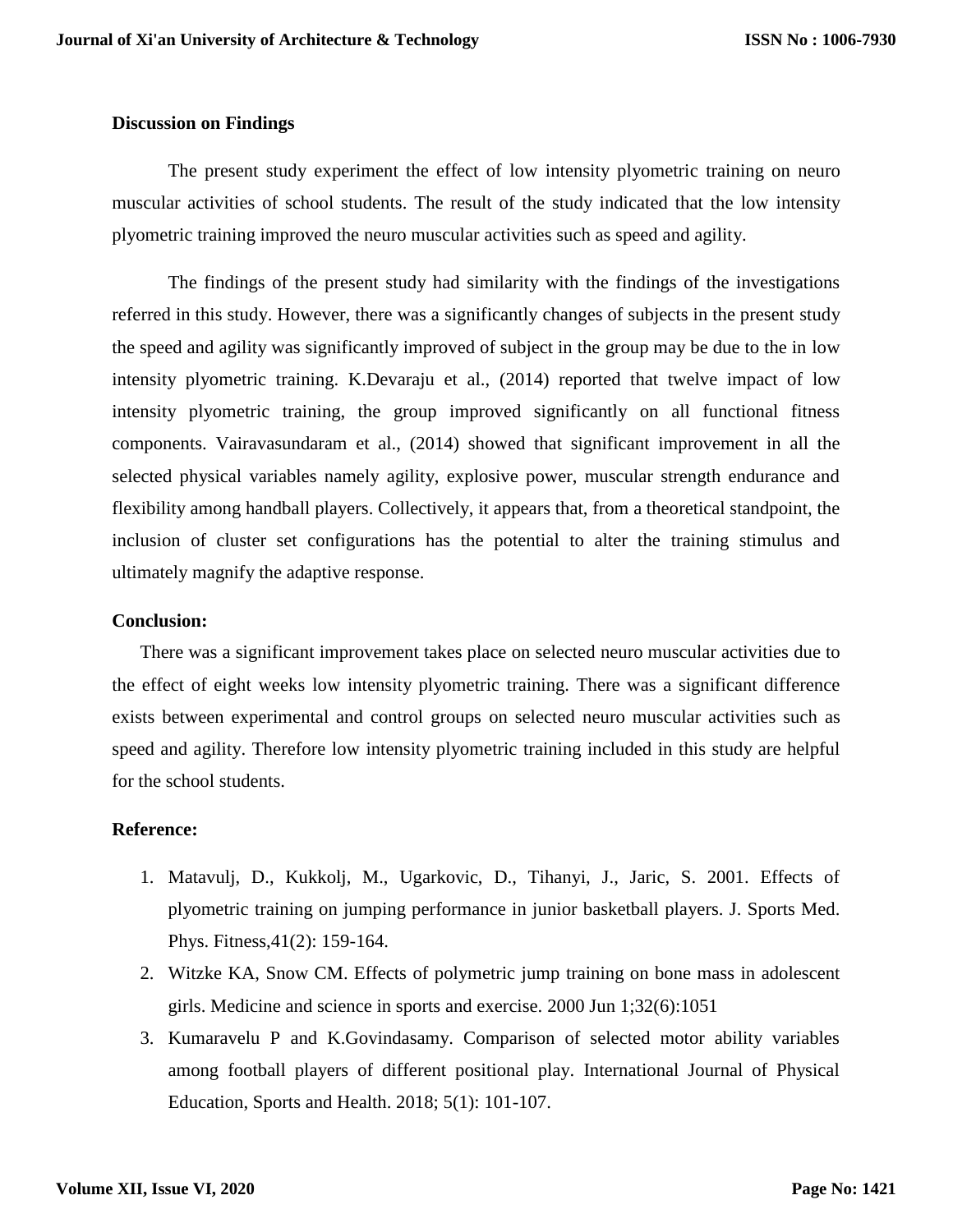- 4. Potteiger, J.A., Lockwood, R.H., Haub, M.D., Dolezal, B.A., Alumzaini, K.S., Schroeder, J.M. and Zebas, C.J. 1999. Muscle power and fiber characteristics following 8 weeks of plyometric training. J. Strength and Conditioning Research,(13): 275-279.
- 5. Roper, R.L. 1998. Incorporating agility training and backward movement into a plyometric program. Strength and Conditioning,20(4): 60-63.
- 6. P Kumaravelu and K Govindasamy. Efficacy of SAQ drills on selected bio-motor abilities among inter collegiate athletes. International Journal of Yogic, Human Movement and Sports Sciences. 2018; 3(1): 160-161.
- 7. Toumi, H., Best, T.M., Martin, A., F., Guyer, S., Poumarat, G. 2004. Effects of eccentric phase velocity of plyometric training on the vertical jump. Int. J Sports Med., 25(5): 391- 398.
- 8. Kumaravelu P, Govindasamy K. Impact of circuit resistance training on leg strength among University players from different discipline. International Journal of Yogic, Human Movement and Sports Sciences. 2018; 3(1):158-159.
- 9. Mr.Shaik. Hassan Jany, Dr.C.Vairavasundaram. Effect of suspension training on selected skill related fitness parameters among senior athletes. Journal of Xi'an University of Architecture & Technology. 2020; 12(3): 5673-5678.
- 10. Braun SI, Kim Y, Jetton AE, Kang M, Morgan DW. Prediction of bone mineral density and content from measures of physical activity and sedentary behavior in younger and older females. Preventive medicine reports. 2015 Jan 1;2:300-5.
- 11. J Anitha, P Kumaravelu, C Lakshmanan, K Govindasamy, et al. Effect of plyometric training and circuit training on selected physical and physiological variables among male Volleyball players. International Journal of Yoga, Physiotherapy and Physical Education. 2018; 3(4): 26-32.
- 12. Mr.Shaik. Hassan Jany, Dr.C.Vairavasundaram. Effect of aerobic circuit training on selected health related fitness parameters among senior athletes. Journal of Information and Computational Science. 2020; 10(2): 414-418.
- 13. Asadi A. Monitoring plyometric exercise intensity using rating of perceived exertion scale. Physical Activity Review. 2014(2):10-5.
- 14. Karabulut M, Bemben DA, Sherk VD, Anderson MA, Abe T, Bemben MG. Effects of high-intensity resistance training and low-intensity resistance training with vascular